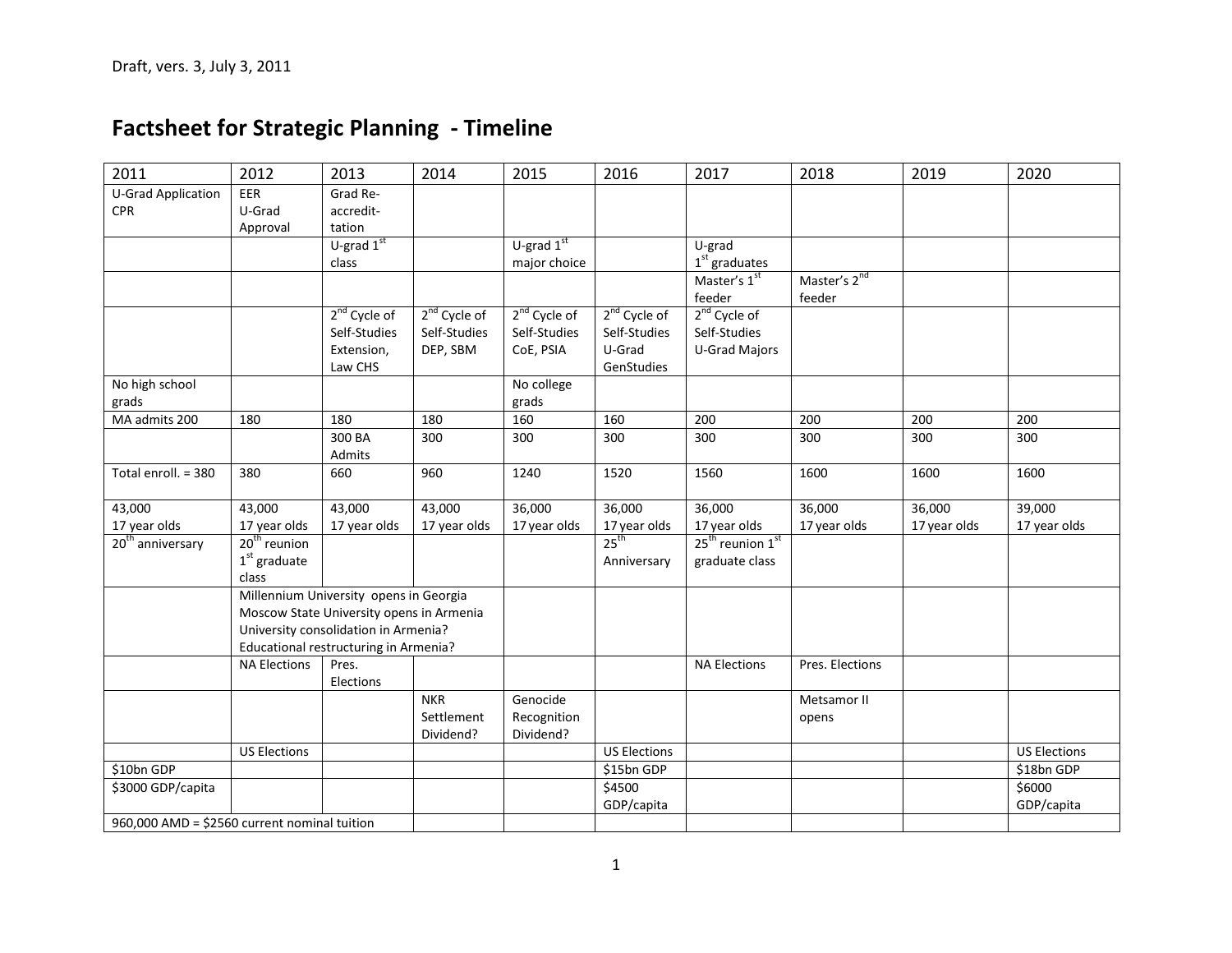#### **Student Enrollment Trends in Armenia**

U-Grad Enrollment Trends Grad Enrollment Trends assumes stable 2009-propensity for ugrad (1 in 4 high school graduates) (Currently, 26,000 undergrads in 4 years, so 26000/4. Propensity =(26,000/4)/No. 17 year olds in 2009

assumes stable 2009-propensity for master's (1 in 5 college grads, 21-24) (Currently, about 4,200 MA students, mean age 24, mostly between 21-23)



33% decline projected in number of college aged students in the next decade in 2009 – 58,000 17 year olds, in 2020 – 39,000 17 year olds . **But the number of students with good English is increasing: QED: More students for AUA despite decline in students generally. Is demand for AUA education insulated from these trends? Why? At whose expense if any one's?**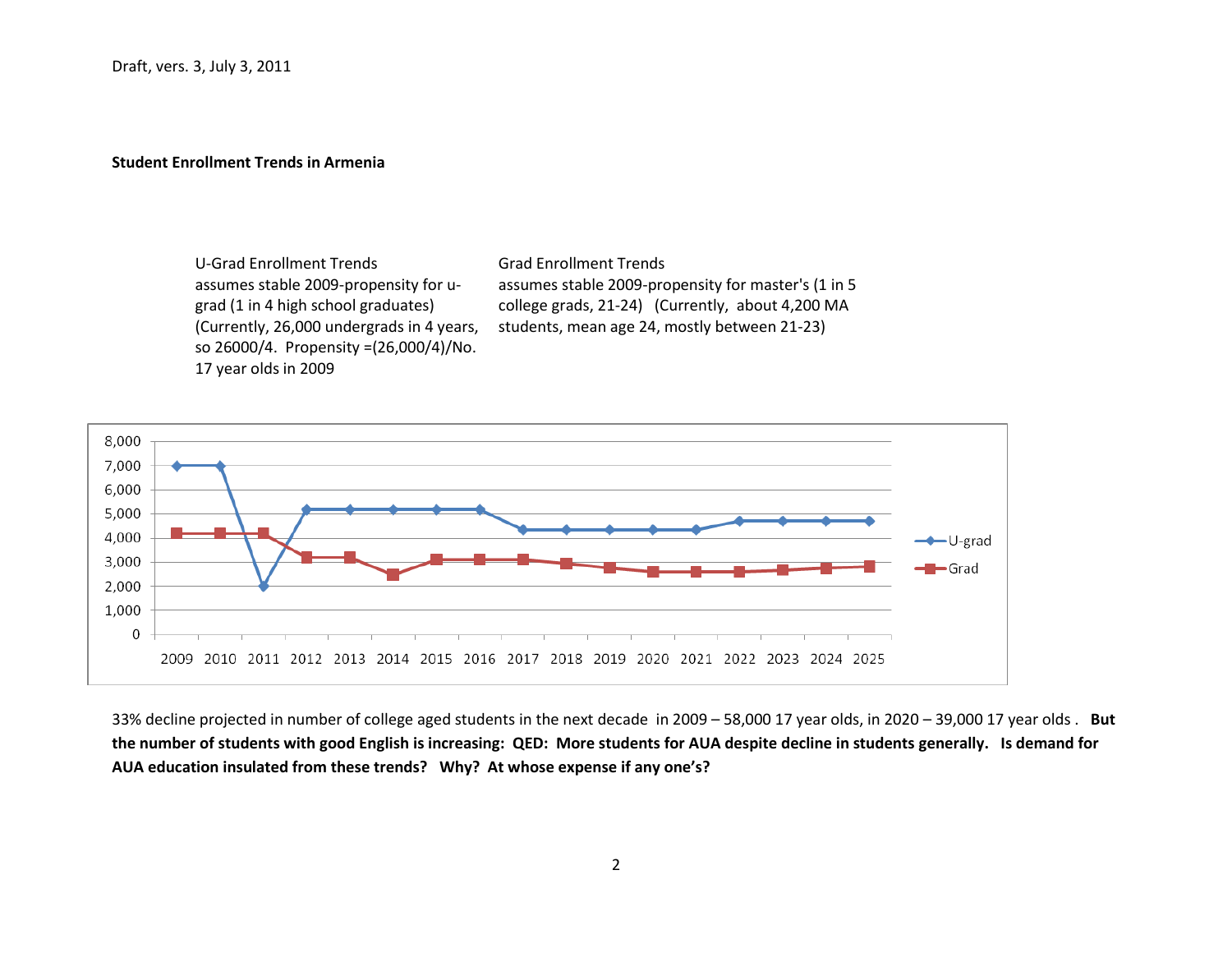#### **Fixed parameters**

- physical plant
- undergraduate to be introduced in 2013 maximum  $1<sup>st</sup>$  year class 350
- assumption: AUA undergraduate will be a feeder into graduate programs. Earliest decision-point on whether this is true probably 2018 (2-year trackrecord)
- thus, graduate programs continue to be 6 programs, 7 degrees decision-point [2015 after Second Cycle of Self-Studies?]
- undergraduate will be designed to be cost and revenue neutral to the university (covers incremental cost). (what about graduate programs?)
- thus the structure deficit of \$1.5 mil per year will need to be addressed through fund-raising/endowment/restructuring/requiring graduate programs to become direct cost/revenue neutral to the university

**Mission:** As an institution of higher learning, the American University of Armenia provides teaching, research, and service programs that prepare students to address the needs of Armenia and the surrounding region for sustainable development, in a setting that values and develops academic excellence, free inquiry, scholarship, leadership, and service to society.

[Does Mission statement need to be up-dated/reformulated?]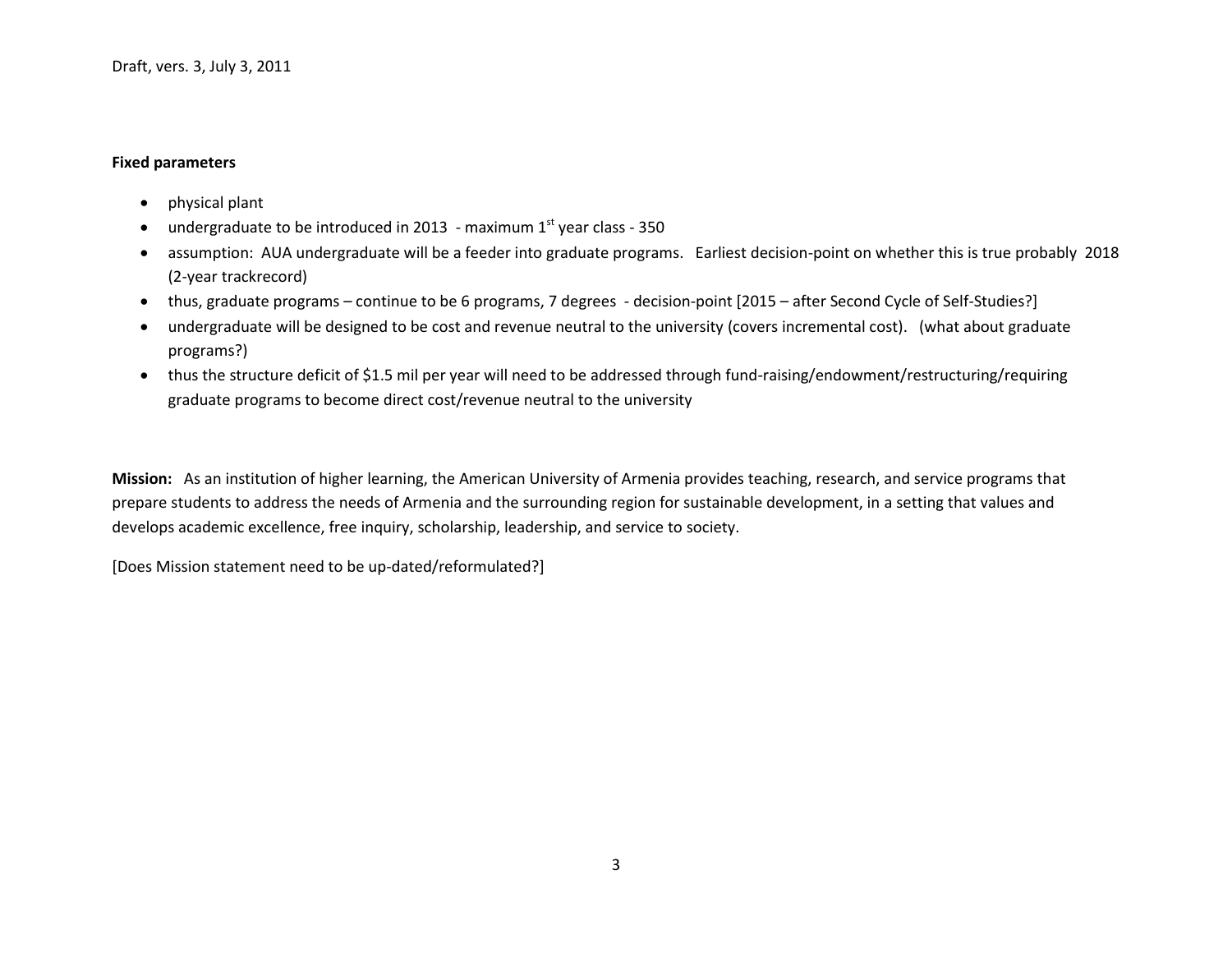Draft, vers. 3, July 3, 2011

## **SWOT**

#### **Strengths**

- US accreditation
- physical plant
- reputation
- small, but experienced core faculty
- institutional structures faculty senate, CC, SLS
- committed faculty, staff
- growing, support alumni base (2000+)

#### **Weaknesses**

- small scale relatively large financial, administrative burden for small master's only institution, large deficit per student
- design master's only, US accredited institution limits research opportunities, hard to sustain without u-grad and/or doctoral program
- financial instability structural deficit, small endowment, aging, small donor base (8 donors account for most of the deficit funding)
- small faculty (35-40 total head count), few resident or full-time (under 50%), few high profile visiting faculty
- declining enrollment, relatively high average acceptance rate: 75%, 2009 admits 265, 2010 199 (no MPH), 2011 160
- little success in attracting foreign students (flat or declining)
- few major externally funded research projects
- small range of diversity in student and faculty
- limited range of jobs in Armenia (sectoral development uneven) weak career planning in Armenia, match of degrees and market needs?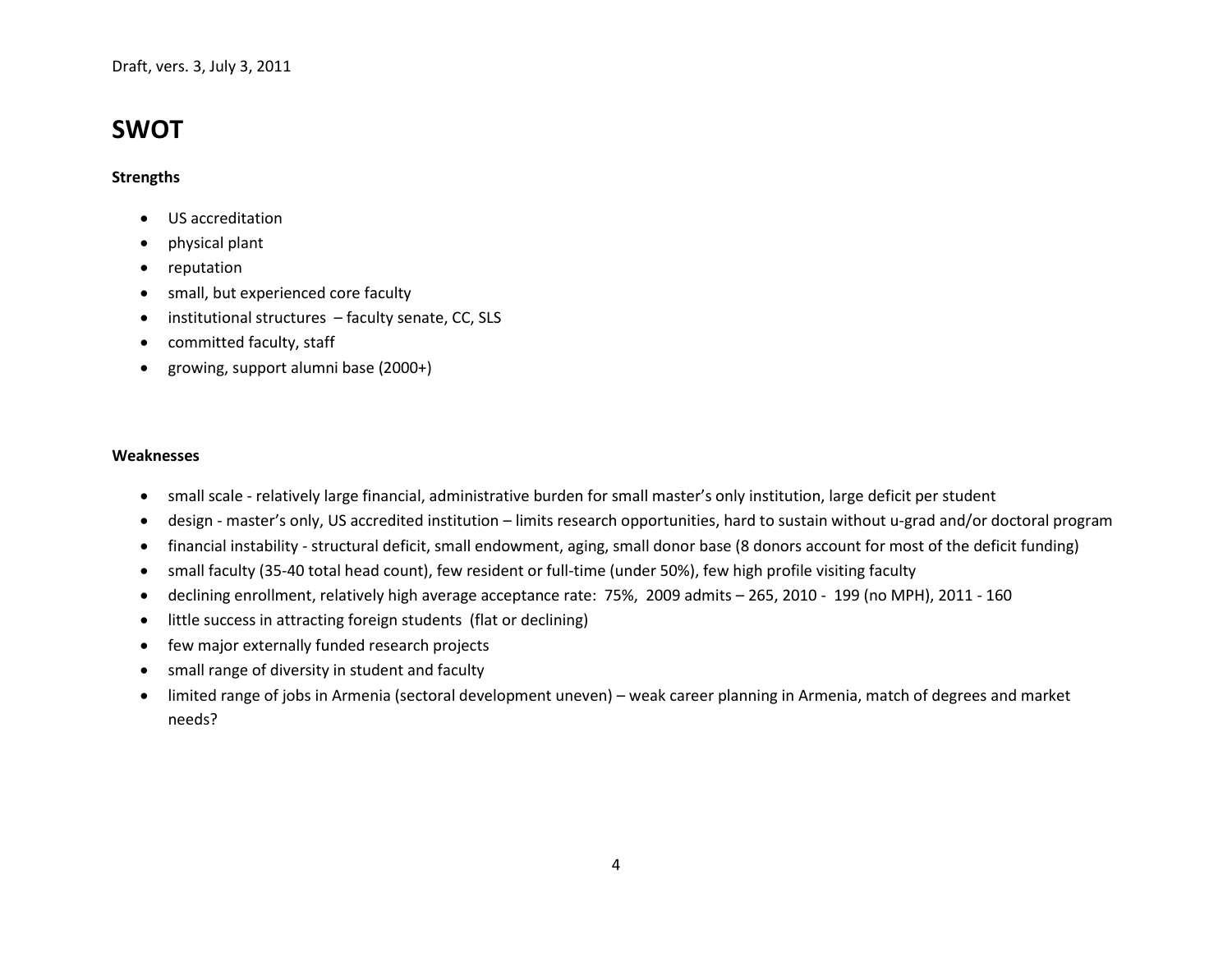#### **Opportunities**

- growing number of English-speaking students in Armenia
- growing international demand for US education at reasonable cost; untapped potential to attract large number of international students?
- u-grad could attract more exchange students/foreign students
- new diaspora students coming of college age may want to study in Armenia
- national commitment to education/research as part of competitiveness strategy
- possibilities for academic-private sector partnership

#### **Threats**

- overall decline in number of college-aged students in Armenia
- increased competition, locally and globally
- increased options for English-speaking students abroad Luys Foundation, Armenian high school and college graduates are more competitive in global
- economic stagnation locally and globally makes higher education less attractive investment
- continuing decline in internationally funded development/grant programs, which were traditionally large employers of AUA grads
- gov't/public sector contraction, larger gap between public and private sector salaries, work conditions
- lack of differentiation of students latest Employer survey, Table 12. Although 62% of employers agree that the AUA graduates performance is higher than that of most graduates from other universities, about 29% disagree. What do we make of this? [http://www.aua.am/about/institutional\\_research.html](http://www.aua.am/about/institutional_research.html) Is it across the board or focused on one or more degrees?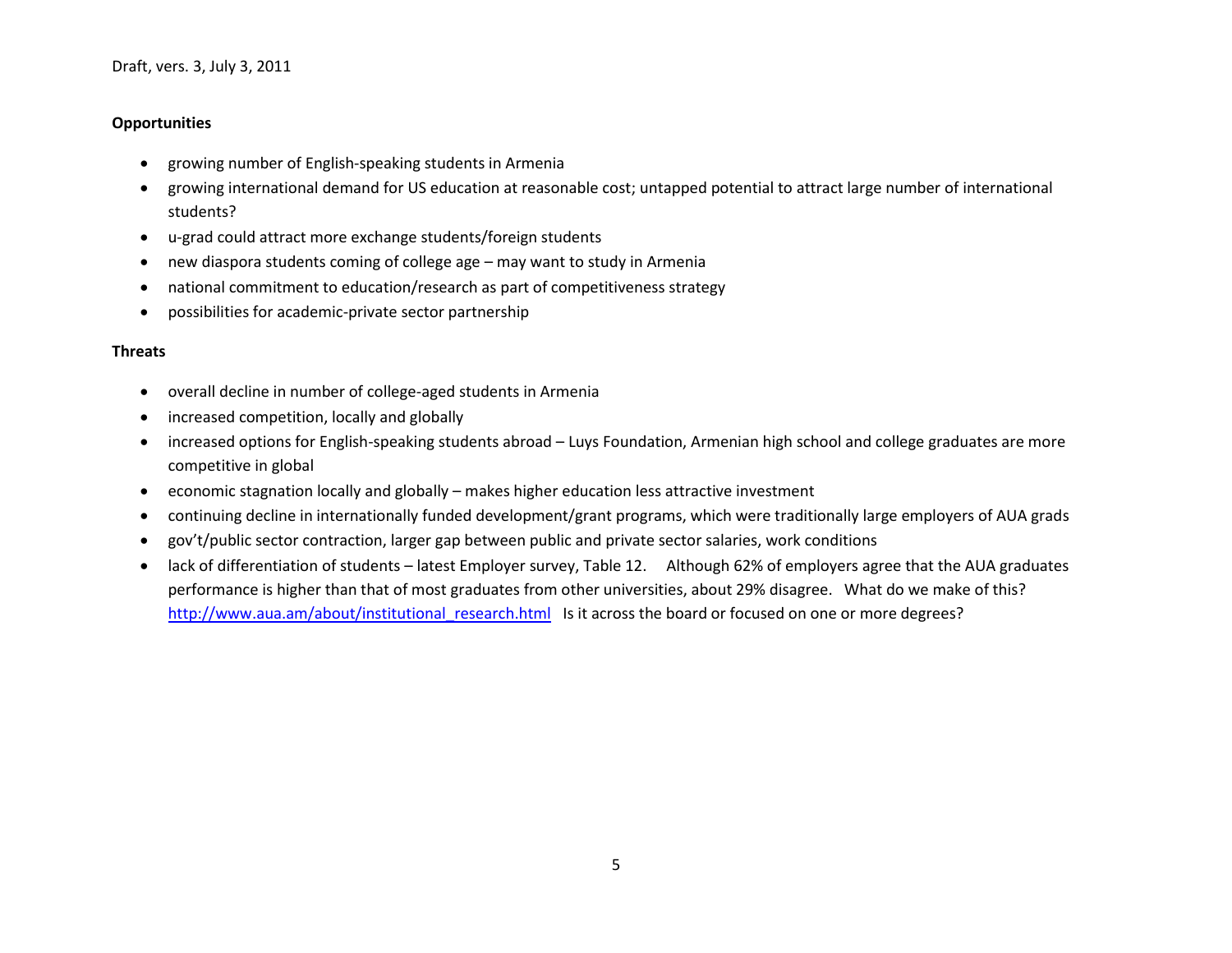Draft, vers. 3, July 3, 2011

### **Financial model**

Nearly all private institutions of higher learning require a mix of revenues: (1) tuition, (2) endowment income, (3) other donations, (4) other income (research overhead, facilities rentals, royalties/service/consulting fees), (5) government

AUA's financial model, as a development-oriented institution, has more financial strain by design.

International quality/costs - local pricing/market = Structural Deficit (subsidy)

Mechanisms and strategy to address it already in place or in progress: BoT-commissioned study on AUA fundraising by Brakeley-Briscoe Consulting, New VP for Advancement: (1) growth/economies of scale – reduce deficit per student, (2) secure additional endowment income, (3) secure additional sources of income – research, rentals, (4) annual giving – more diversified donor base – Alumni, Armenia as well as Diaspora.

Improved PR, targeted outreach to donors in US, Armenia, other countries, alumni organization; 25<sup>th</sup> Anniversary capital campaign.

## **Regional Mission**

Since its founding, AUA has espoused a regional educational mission and it has had a small, but steady level of foreign students, mostly ethnic Armenian, particularly in MPH, CoE, DEP.

A diverse student body benefits students, the university, and Armenia in a number of ways that justify the costs of international and regional outreach/recruitment: Enriching education, international networks, global